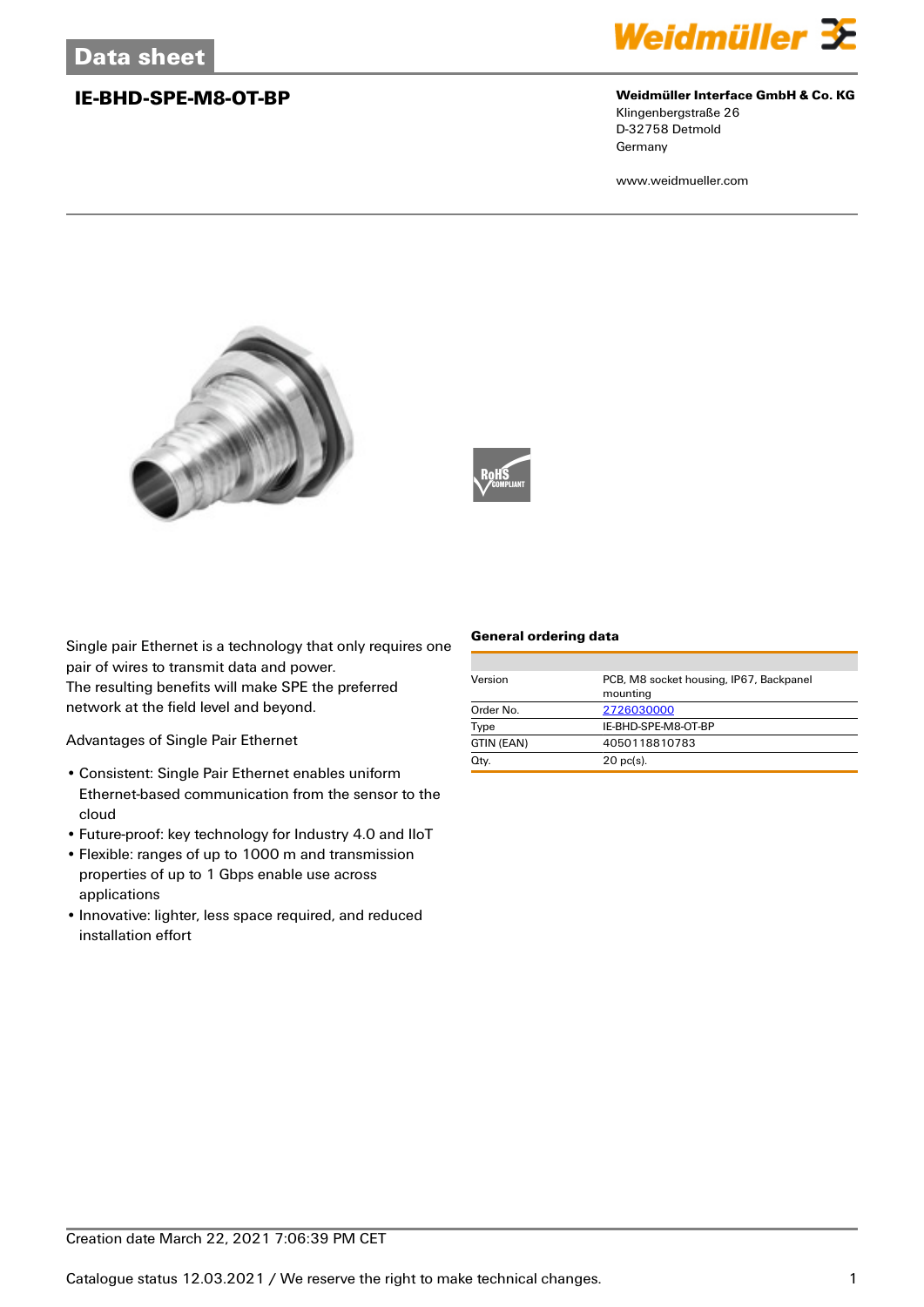**Technical data**



# **IE-BHD-SPE-M8-OT-BP Weidmüller Interface GmbH & Co. KG**

Klingenbergstraße 26 D-32758 Detmold Germany

www.weidmueller.com

| <b>Dimensions and weights</b> |                            |                           |                      |
|-------------------------------|----------------------------|---------------------------|----------------------|
|                               |                            |                           |                      |
| Net weight                    | 3 <sub>g</sub>             |                           |                      |
| <b>Temperatures</b>           |                            |                           |                      |
| Operating temperature         | 40 °C85 °C                 |                           |                      |
| <b>General Info</b>           |                            |                           |                      |
| Configuration                 | <b>Backpanel mounting</b>  | UL 94 flammability rating | $V-0$                |
| Colour                        | silver                     | Housing main material     | Brass, nickel-plated |
| Connection thread             | M10 x 0.75                 | Type of mounting          | Screw mounting       |
| Protection degree             | <b>IP67</b>                |                           |                      |
| <b>Electrical properties</b>  |                            |                           |                      |
| Insulation strength           | $\geq 500 \text{ M}\Omega$ |                           |                      |
| <b>General standards</b>      |                            |                           |                      |
| Connector standard            | IEC 61076-2-104            |                           |                      |
| <b>General information</b>    |                            |                           |                      |
| Protection degree             | <b>IP67</b>                | UL 94 flammability rating | $V-0$                |
|                               |                            |                           |                      |
| <b>Classifications</b>        |                            |                           |                      |
| <b>ETIM 6.0</b>               | EC001031                   | <b>ETIM 7.0</b>           | EC001031             |
| ECLASS 9.0                    | 27-18-27-02                | ECLASS 9.1                | 27-18-27-02          |
| ECLASS 10.0                   | 27-18-27-02                | ECLASS 11.0               | 27-18-27-02          |
| <b>Approvals</b>              |                            |                           |                      |
| <b>ROHS</b>                   | Conform                    |                           |                      |
| <b>Downloads</b>              |                            |                           |                      |
|                               |                            |                           |                      |
| <b>Engineering Data</b>       | <b>STEP</b>                |                           |                      |